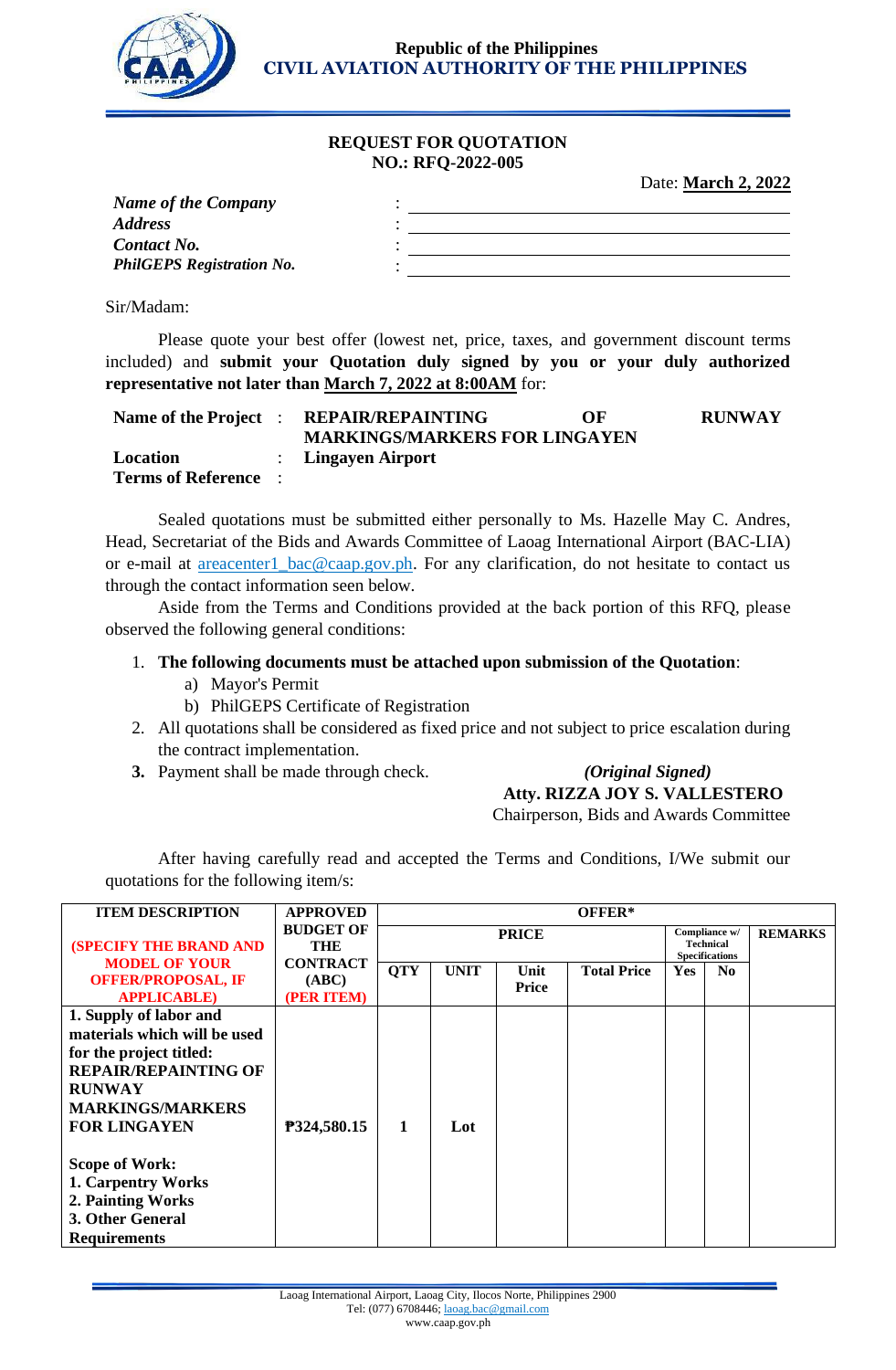

# **Republic of the Philippines CIVIL AVIATION AUTHORITY OF THE PHILIPPINES**

| <b>No. of Days to Complete:</b><br>Thirty (30) Calendar Days |  |  |  |  |  |  |
|--------------------------------------------------------------|--|--|--|--|--|--|
| <b>TOTAL ABC</b>   <b>P324,580.15</b>                        |  |  |  |  |  |  |
| <b>GRAND TOTAL:</b>                                          |  |  |  |  |  |  |

 $\overline{\phantom{a}}$  , and the contract of the contract of the contract of the contract of the contract of the contract of the contract of the contract of the contract of the contract of the contract of the contract of the contrac

**Note: Quotation for each item must not exceed the ABC per item**

**Signature over Printed Name Supplier/Dealer/Contractor**

# **TERMS AND CONDITIONS**

- 1. **Bidders shall provide correct and accurate information required in this form.**
- 2. **Price quotation/s must be valid for a period of Thirty (30) calendar days from the date of submission.**
- 3. **Price quotation/s shall be denominated in Philippine Peso which includes all taxes, duties and/or levies payable.**
- 4. **Quotations exceeding the ABC shall be rejected.**
- 5. **Award of contract shall be made to the lowest quotation (for goods and infrastructure) or, the highest rated offer (for consulting services) which complies with the minimum technical specifications and other terms and conditions stated herein. Further, the most advantageous to the government to the point of quality of materials and prices as well as the responsiveness of the bids shall be the basis of the award.**
- *6. The Head of the Procuring Entity reserves the right to reject any and all bids, declare a failure of bidding or not award the contract in any of the following conditions set forth by Sec. 41 (Reservation Clause) of the Revised IRR of RA 9184.*
- 7. **The Supply Office of LIA shall have the right to inspect and to test the goods to confirm their conformity to the technical specifications.**
- 8. *Date of Completion/Delivery***: In case of an approved POW, within the period stated therein. While, in cases of regular procurement, within 7-10 days or less, after the issuance of the Purchase Order. Further, any request of extension shall be sent to the End-User/Implementing Facility concern.**
- 9. *Mode and Terms of Payment:* **Within ten (10) working days after the supplies/materials and labor/service have been inspected and accepted, respectively, through a check issued by the procuring entity.**
- 10. **Liquidated damages equivalent to one tenth of one percent (0.001%) of the value of the goods not delivered within the prescribed delivery period shall be imposed per day of delay. This Office (LIA) shall rescind the contract once the cumulative amount of liquidated damages reaches ten percent (10%) of the amount of the contract, without prejudice to other courses of action and remedies open to it.**

**NOTE: The aforecited Terms and Conditions shall be without prejudice to any provisions of a Contract which will be executed by and between the Procuring Entity and Contractor/Supplier/Dealer in order to conform with the requirements set forth by RA 9184.**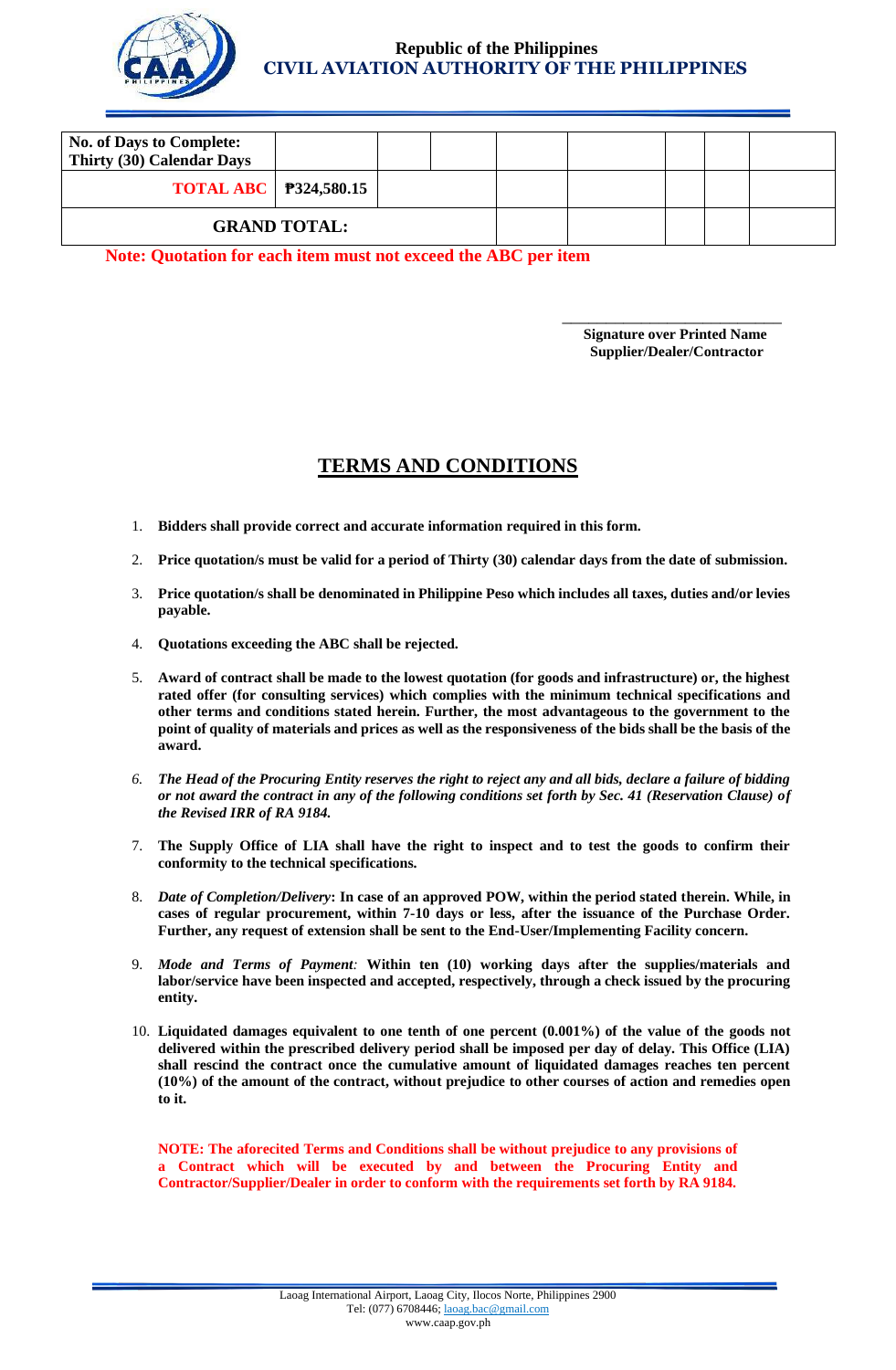**AGENCY** : Department of Transportation **/** CIVIL AVIATION AUTHORITY OF THE PHILIPPINES **PROJECT** : **LOCATION** : **SUBJECT** : BILL OF QUANTITY/DETAILED ESTIMATE REPAIR/REPAINTING OF RUNWAY MARKERS/MARKINGS : LINGAYEN AIRPORT, LINGAYEN PANGASINAN

# **CARPENTRY WORKS**

**I.**

**( 1.00 LOT)**

#### **A. DIRECT COST**

| 1.,            | <b>MATERIALS</b>                         |                | <b>QUANTITY</b>      | <b>UNIT COST</b> | <b>AMOUNT</b> |
|----------------|------------------------------------------|----------------|----------------------|------------------|---------------|
|                | 1" x 2" S4S lumber                       | 72             | bd. Ft.              | /bd. Ft.         |               |
| $\overline{2}$ | 2" x 2" S4S lumber                       | 60             | bd. Ft.              | /bd. Ft.         |               |
| 3              | 2"x4" S4S lumber                         | 64             | bd. Ft.              | /bd. Ft.         |               |
| 4              | $4' \times 8'$ Plain G.I. Sheet (GA. 26) | 4              | pc.                  | /рс.             |               |
| 5              | <b>Red Oxide Primer</b>                  | $\overline{2}$ | gal.                 | /gal.            |               |
| 6              | Quick Dry Enamel -Red                    |                | gal.                 | /gal.            |               |
|                | <b>Quick Dry Enamel - White</b>          | 2              | gal.                 | /gal.            |               |
| 8              | <b>Quick Dry Enamel-Black</b>            | 2              | gal.                 | /gal.            |               |
| 9              | <b>Paint Thinner</b>                     |                | gal.                 | /gal.            |               |
| 10             | Paint Brush                              | 3              | pc.                  | /рс.             |               |
| 11             | 1.5" G.I. Pipe Schd. 40                  | 2              | pc.                  | /pc.             |               |
| 12             | 3/16" x 2" Flat Bar                      |                | pc.                  | /рс.             |               |
| 13             | <b>Assorted CWN</b>                      | 3              | kg.                  | /kg.             |               |
|                |                                          |                | <b>MATERIAL COST</b> |                  |               |

| 2. |                       | <b>EQUIPMENT</b>                |  | <b>UNIT COST</b><br><b>QUANTITY</b> |  |      | <b>AMOUNT</b> |
|----|-----------------------|---------------------------------|--|-------------------------------------|--|------|---------------|
|    |                       | Minor Tools (10% of Labor Cost) |  | !lot                                |  | ∣lot |               |
|    |                       |                                 |  |                                     |  |      |               |
|    | r                     |                                 |  |                                     |  |      |               |
|    | <b>EQUIPMENT COST</b> |                                 |  |                                     |  |      |               |

| 3. |                 | No. of<br><b>Manpower</b> | <b>LABOR</b>           | <b>NO. OF DAYS</b> | UNIT COST | <b>AMOUNT</b> |
|----|-----------------|---------------------------|------------------------|--------------------|-----------|---------------|
|    |                 |                           | Foreman                | ∣dav               | day       |               |
|    |                 |                           | <b>Skilled Laborer</b> | ∣dav               | dav       |               |
|    | $\sqrt{2}$<br>v |                           | Common Laborer         | dav                | dav       |               |
|    |                 |                           |                        | <b>LABOR COST</b>  |           |               |

# **TOTAL DIRECT COST**

#### **B. INDIRECT COST**

| 1. OCM(Overhead, Contingencies, Miscellaneous) |       |                      |  |
|------------------------------------------------|-------|----------------------|--|
| 2. CONTRACTORS PROFIT                          |       |                      |  |
|                                                | $0\%$ | <b>TOTAL MARK-UP</b> |  |

**3.** Value Added Tax, VAT (OCM + Contractor's Profit + Direct Cost) | 5%

### **TOTAL INDIRECT COST**

#### **C. TOTAL COST**

**1. DIRECT COST + INDIRECT COST**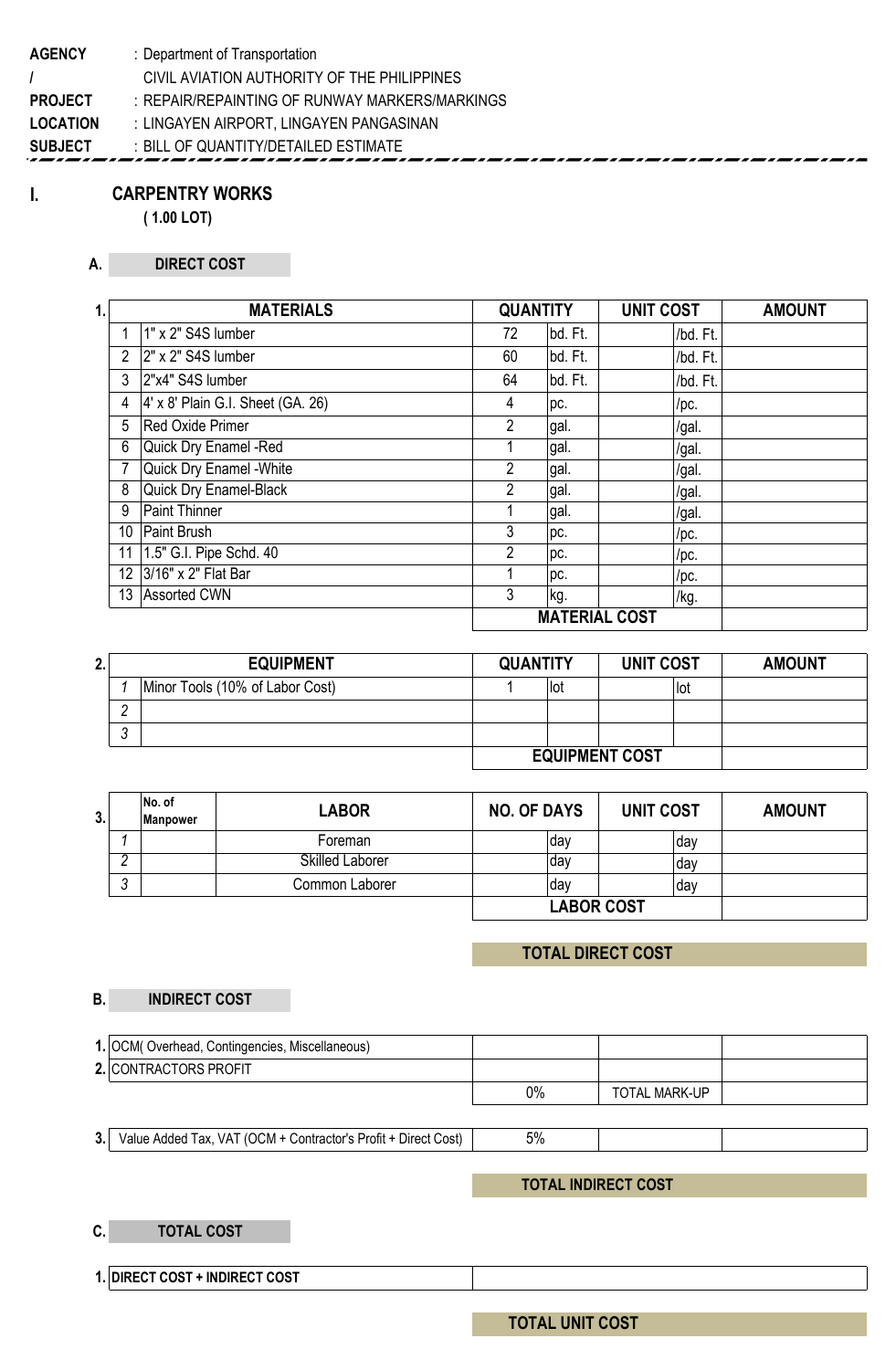| : Department of Transportation                 |
|------------------------------------------------|
| CIVIL AVIATION AUTHORITY OF THE PHILIPPINES    |
| : REPAIR/REPAINTING OF RUNWAY MARKERS/MARKINGS |
| : LINGAYEN AIRPORT, LINGAYEN PANGASINAN        |
| : BILL OF QUANTITY/DETAILED ESTIMATE           |
|                                                |

**III. OTHER GENERAL REQUIREMENTS**

**( 1.00 LOT)**

### **A. DIRECT COST**

| я.<br> | <b>MATERIALS</b> | <b>QUANTITY</b>      | <b>UNIT COST</b> | <b>AMOUNT</b> |
|--------|------------------|----------------------|------------------|---------------|
|        |                  |                      |                  |               |
|        |                  | <b>MATERIAL COST</b> |                  |               |

| 2. | <b>EQUIPMENT</b>        |  | <b>QUANTITY</b> | <b>UNIT COST</b> | <b>AMOUNT</b> |
|----|-------------------------|--|-----------------|------------------|---------------|
|    | Reflectorize Vest       |  | $ {\rm pc} $    | /pc.             |               |
|    | <b>Safety Gloves</b>    |  | DC.             | /pc.             |               |
|    | Dual Band Two-Way Radio |  | unit            | /unit            |               |
| 4  |                         |  |                 |                  |               |
|    |                         |  |                 |                  |               |

| 3. |   | <b>LABOR</b>   | <b>NO. OF DAYS</b> |                   | <b>UNIT COST</b> | <b>AMOUNT</b> |
|----|---|----------------|--------------------|-------------------|------------------|---------------|
|    |   | Safety Officer | 15                 | davs              | davs             |               |
|    | ◠ |                |                    |                   |                  |               |
|    |   |                |                    | <b>LABOR COST</b> |                  |               |

# **TOTAL DIRECT COST**

#### **B. INDIRECT COST**

| 1. OCM(Overhead, Contingencies, Miscellaneous) |               |  |
|------------------------------------------------|---------------|--|
| 2. CONTRACTORS PROFIT                          |               |  |
|                                                | TOTAL MARK-UP |  |

**3.** Value Added Tax, VAT (OCM + Contractor's Profit + Direct Cost) | 5%

# **TOTAL INDIRECT COST**

### **C. TOTAL COST**

**1. DIRECT COST + INDIRECT COST**

**TOTAL UNIT COST**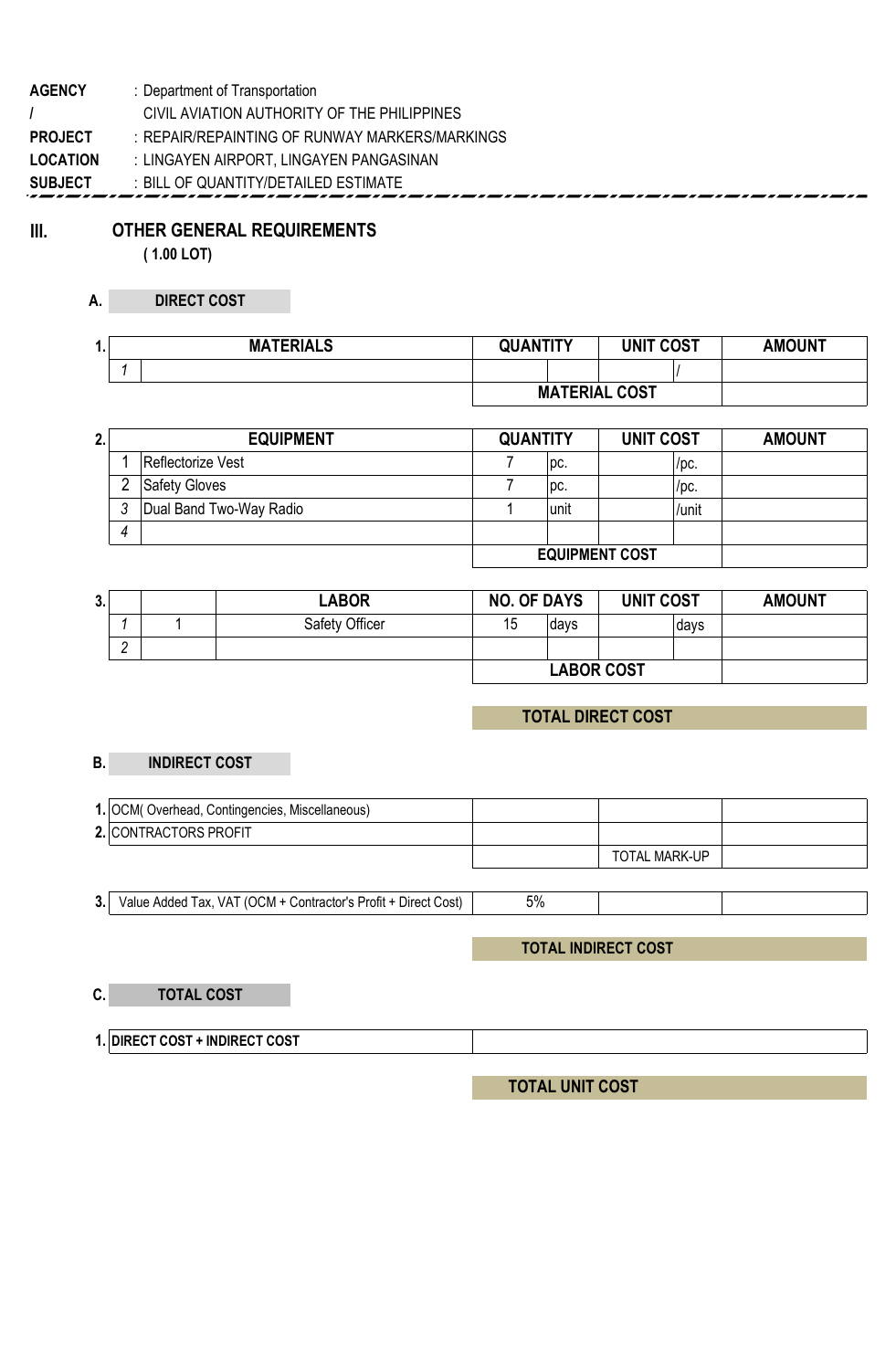### **II. PAINTING WORKS**

**( 1.00 LOT)**

### **A. DIRECT COST**

| 1. |   | <b>MATERIALS</b>             | <b>QUANTITY</b> |       | <b>UNIT COST</b>     | <b>AMOUNT</b> |
|----|---|------------------------------|-----------------|-------|----------------------|---------------|
|    |   | Acrylic Latex Paint (Yellow) |                 | pail  | /pail                |               |
|    |   | Acrylic Latex Paint (White)  | 55              | pail  | /pail                |               |
|    | 3 | Roller Brush Big             | 10              | DC.   | /pc.                 |               |
|    | 4 | Assrtd. Paint Brush          |                 | DC.   | $/$ pc.              |               |
|    | 5 | 2.5mm Guide Rope             |                 | rolls | /rolls               |               |
|    |   |                              |                 |       |                      |               |
|    |   |                              |                 |       |                      |               |
|    |   |                              |                 |       | <b>MATEDIAL COST</b> |               |

**MATERIAL COST**

| Ζ. | <b>EQUIPMENT</b> |                                          | <b>QUANTITY</b> |                       | UNIT COST | <b>AMOUNT</b> |
|----|------------------|------------------------------------------|-----------------|-----------------------|-----------|---------------|
|    |                  | Service Vehicle (Motorcycle w/ Side Car) | dav             |                       | /dav      |               |
|    |                  |                                          |                 |                       |           |               |
|    | $\sim$           |                                          |                 |                       |           |               |
|    |                  |                                          |                 | <b>EQUIPMENT COST</b> |           |               |

| 3. |   | No. of<br>Manpower | <b>LABOR</b>           | <b>NO. OF DAYS</b> | UNIT COST         | <b>AMOUNT</b> |
|----|---|--------------------|------------------------|--------------------|-------------------|---------------|
|    |   |                    | Foreman                | day                | /day              |               |
|    |   |                    | <b>Skilled Laborer</b> | dav                | /day              |               |
|    | u |                    | Common Laborer         | dav                | /day              |               |
|    |   |                    |                        |                    | <b>LABOR COST</b> |               |

# **TOTAL DIRECT COST**

 **-**

### **B. INDIRECT COST**

| 1. OCM(Overhead, Contingencies, Miscellaneous) |       |                      |  |
|------------------------------------------------|-------|----------------------|--|
| 2. CONTRACTORS PROFIT                          |       |                      |  |
|                                                | $0\%$ | <b>TOTAL MARK-UP</b> |  |

**3.** Value Added Tax, VAT (OCM + Contractor's Profit + Direct Cost) | 5%

# **TOTAL INDIRECT COST**

**C. TOTAL COST**

**1. DIRECT COST + INDIRECT COST**

**TOTAL UNIT COST**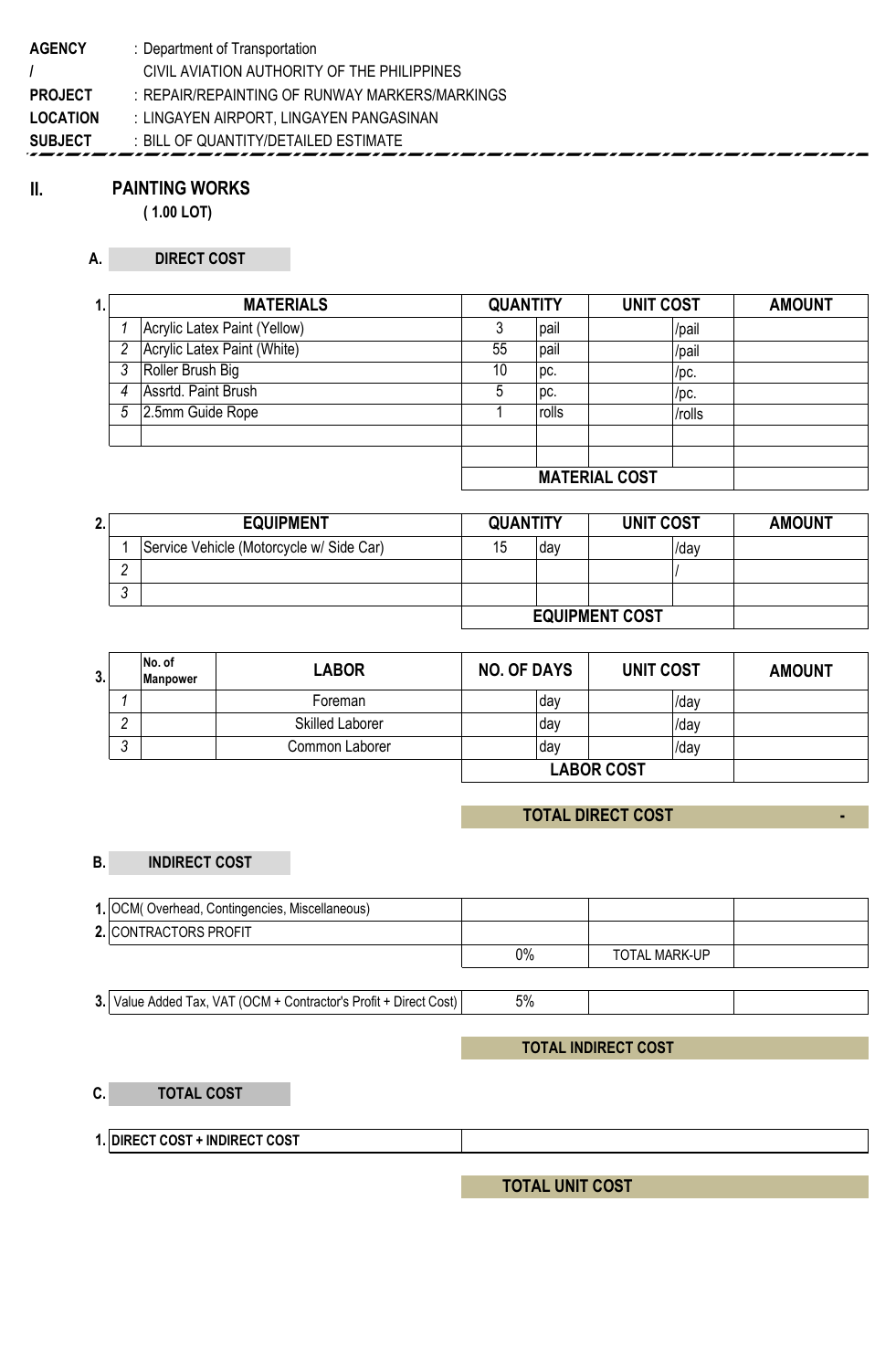

# **GENERAL SPECIFICATIONS**

# **I. INTRODUCTION**

The Civil Aviation Authority of the Philippines, Area I have in its Annual Procurement Plan Repair/Repainting of Runway Markers/markings in it's all airports. The project is being funded yearly as it aims to maintain the runway markings and markings of the airport necessary in its operations.

The repainting, primarily deals with the maintenance of runway Markings and Markers at the Airside. Therefore, the Authority is forced to hire the services of a private contractor/supplier to undertake the project due to its areas covered. The contractor/supplier shall comply with the provisions of this Term of Reference from the onset until the end of the implementation.

# **II. STATEMENT OF WORK**

# A. Scope of Work

- i. The Scope of Work includes the furnishing of all necessary labor, equipment, tools, materials, supplies, supervision and expertise necessary to perform the following.
	- 1. The contractor/service provider shall undertake the Repainting and Corrections of Runway Markings and markings and other related activities such as: Fabrication of new runway end markings, necessary markings of obstructions at the Airside Area. Also repair/repainting of all Runway Day Markers at the Airside Area. Total Area of Markings to repainted is **2,674 Sq. Mtr.**

| <b>Runway Day Markings</b><br>(White Reflectorized<br>Paint) | <b>AREA IN SQUARE METER</b> |
|--------------------------------------------------------------|-----------------------------|
| <b>SIDE STRIPE</b>                                           | 624                         |
| <b>CENTER LINE</b>                                           | 126                         |
| <b>TOUCH DOWN ZONE</b>                                       | 276                         |
| <b>THRESHOLD</b>                                             | 720                         |
| <b>AIMING POINT</b>                                          | 720                         |
| <b>RUNWAY TRANSVERSE</b>                                     | 18                          |
| <b>DESIGNATION NUMBER</b>                                    | 70                          |
| <b>Sub-Total</b>                                             | 2,554                       |

### **Lingayen Airport**

| <b>Runway Day Markings</b><br>(Yellow Reflectorized<br>paint) | <b>AREA IN SQUARE METER</b> |
|---------------------------------------------------------------|-----------------------------|
| Apron                                                         | 120                         |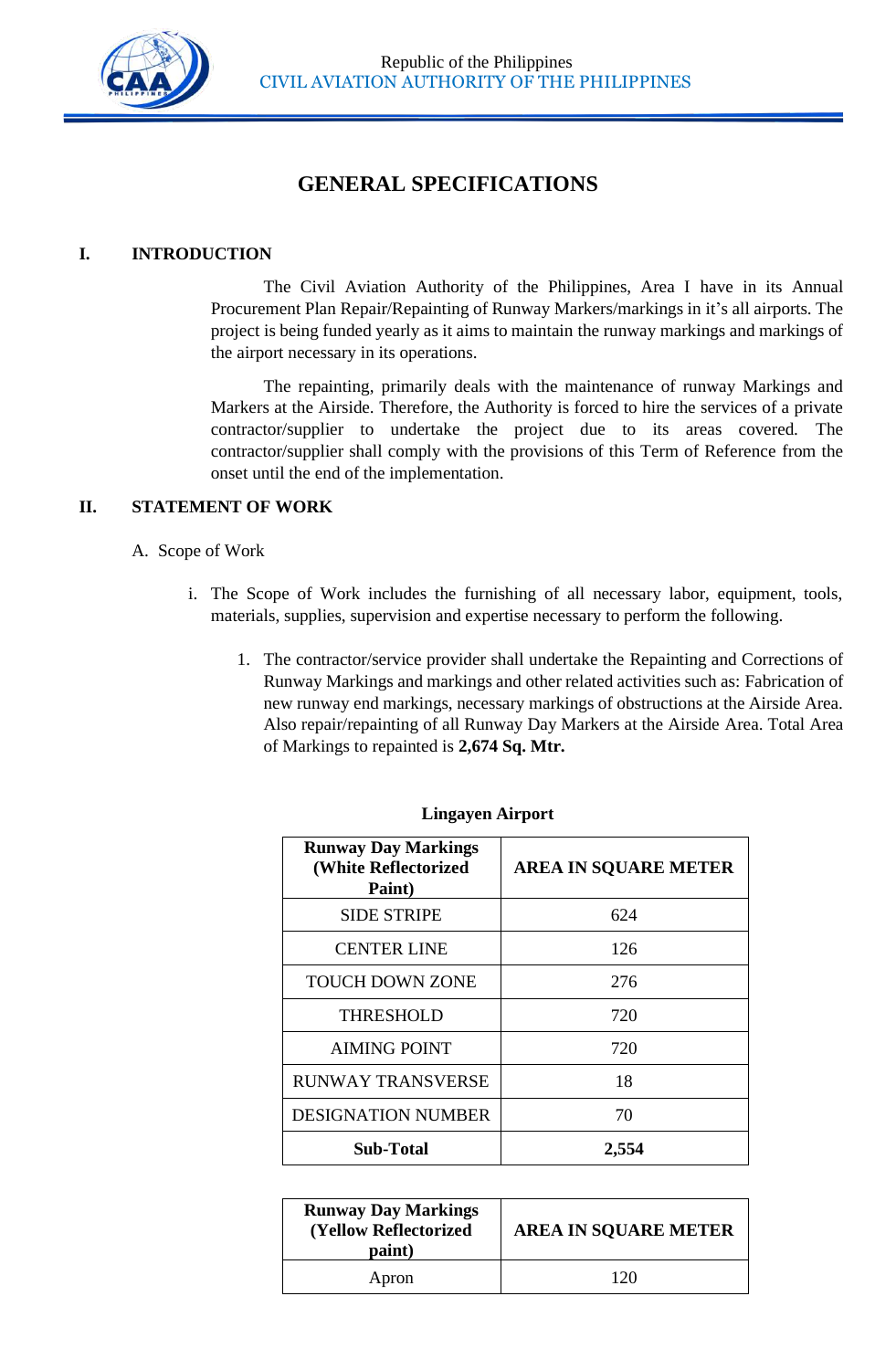

| <b>Sub-Total</b> | $\sim$<br>LZU |
|------------------|---------------|
|------------------|---------------|

# B. Work Schedule

The Contractor shall perform the Repair/repainting of runway Markers and Markings with rules and policies of the airport.

The Contractor shall provide the necessary manpower, tools, equipment, materials and supplies to insure timely accomplishment and delivery. Depending on the work, the contractor can flexibly up-size or down size its manpower, equipment, materials, etc. with the ultimate objective of delivering satisfactory on time result and performance.

- 1. Working Time
	- Work is done regularly at daytime. The working time is eight (8) hours a day, six days a week including holiday.
	- At Special Cases, works can be done at night after the operation of the airport. Working time can be within 10pm – 6am.
- 2. Work Method
	- Work methodology will be formulated by the contractor and CAAP-LIA authorities prior to implementation of the contract.

# C. Man Power Schedule

| Civil Engineer/Safety Officer | 2 years supervisory experience with<br>safety training certificate |
|-------------------------------|--------------------------------------------------------------------|
| Painter                       |                                                                    |
| Driver                        |                                                                    |
| Laborer                       |                                                                    |

The Minimum manpower required during contract implementation shall be:

The contractor shall provide the necessary manpower to properly accomplish all necessary related works. The contractor shall designate a competent representative who shall be available at the area to oversee working operation being carried out and to receive instructions from the Airport officials. The contractor's authorized representative shall be responsible for the overall management and coordination of work to be performed as contract provisions and shall act as central point with the government agency. The contractor's authorized representative shall have full authority to act thereat in behalf of the contractor's name while in the premises.

# i. Identification

1. The Contractor's personnel shall be recognizable while in airport premises. This will be accomplished by the used of uniforms and printed with the company's name of the contractor. All expenses for uniforms and badges shall be borne by the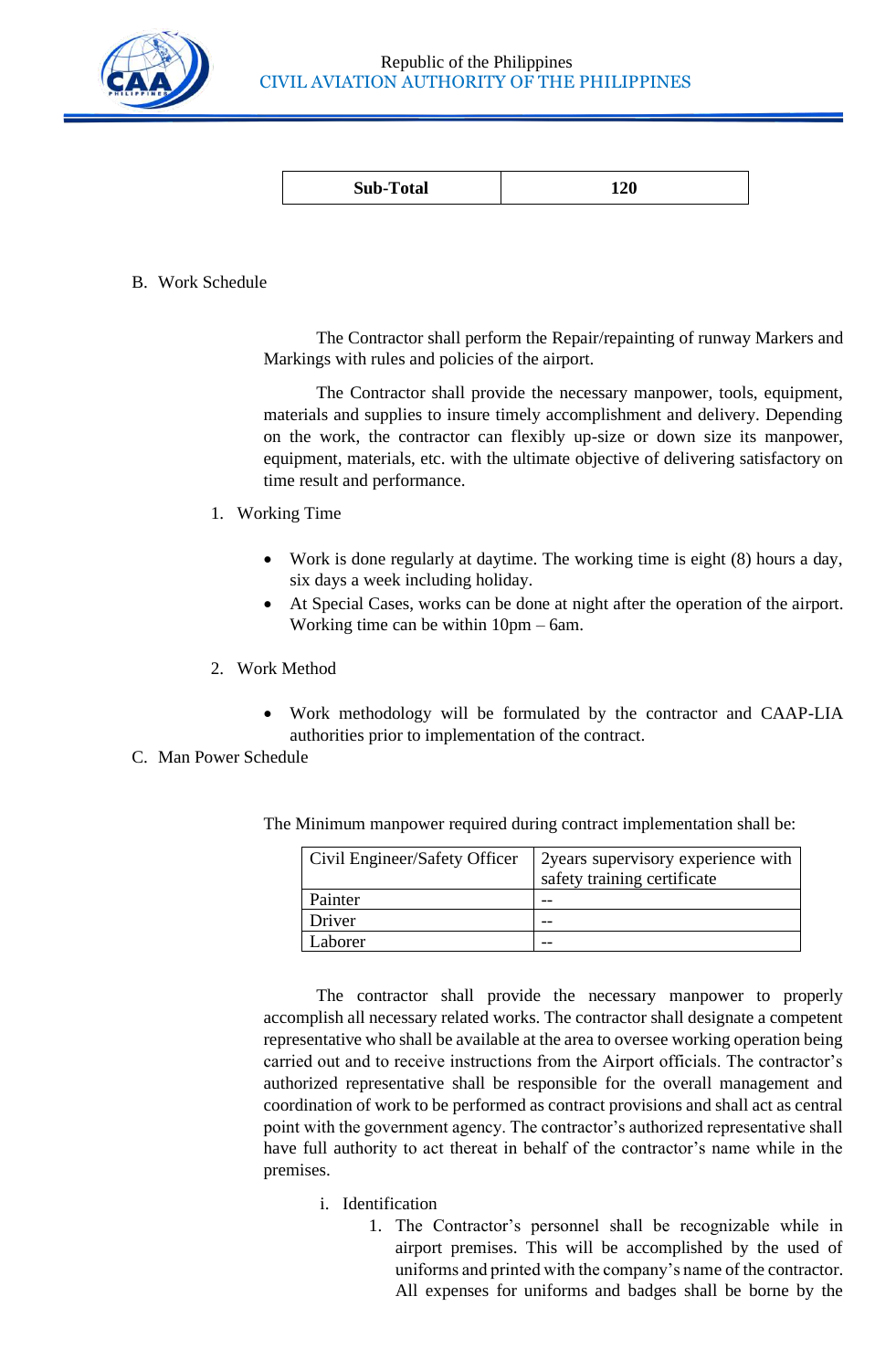

contractor. All contractor's personnel shall always be in uniform.

# D. Equipment, Tools and Consumables required to be used for the project

1. Service Vehicle-at least 1

The Contractor shall provide the required number of equipment, tools and consumables to accomplish all necessary works provided in the contract. The contractor's equipment provided therein shall be used exclusively for the contracted services.

The use of other kind of equipment other than that stated thereof will not be permitted, unless otherwise approved by the authority. Any delay caused, by stoppage of work being authorized by the office concerned will not be taken against the contractor.

# E. Service Vehicle

The Contractor shall make available, during the performance of the contract, at least one (1) service vehicle with good condition, for use by the airport authority's representative/engineers for the purpose of inspection, monitoring, measuring, laboratory testing and other activities relative to the implementation of the project.

# F. Handheld radios

The contractor is required to have at least one (1) Hand Held Radio for Proper Coordination with Control Tower or any personnel involved in the flight operation under CAAP.

# G. Period of Implementation

The contract shall be implemented within the FY2022. Provided that the contractor will only proceed upon written notice from the duly authorized representative of the Authority to commence with the project, which notice must not be less than seven (7) days from the start date.

# H. Guidelines

The contractor shall always establish a complete quality control program to adhere with the following requirements while carrying out his function and responsibilities during the implementation of the contract.

i. Quality Assurance and Corresponding Penalties

The Contractor shall establish a system of quality control program to assure that the requirements of the contract are provided as specified. One copy of the contractor's quality control program shall be submitted to the Authority prior to start of the contracted services. An updated copy must be provided as changes occur. The program shall include but not limited to the following.

• An inspection system, covering all the services to be performed under the contract. This must specify areas to be inspected on either a scheduled or unscheduled basis or such personnel who will perform the inspection.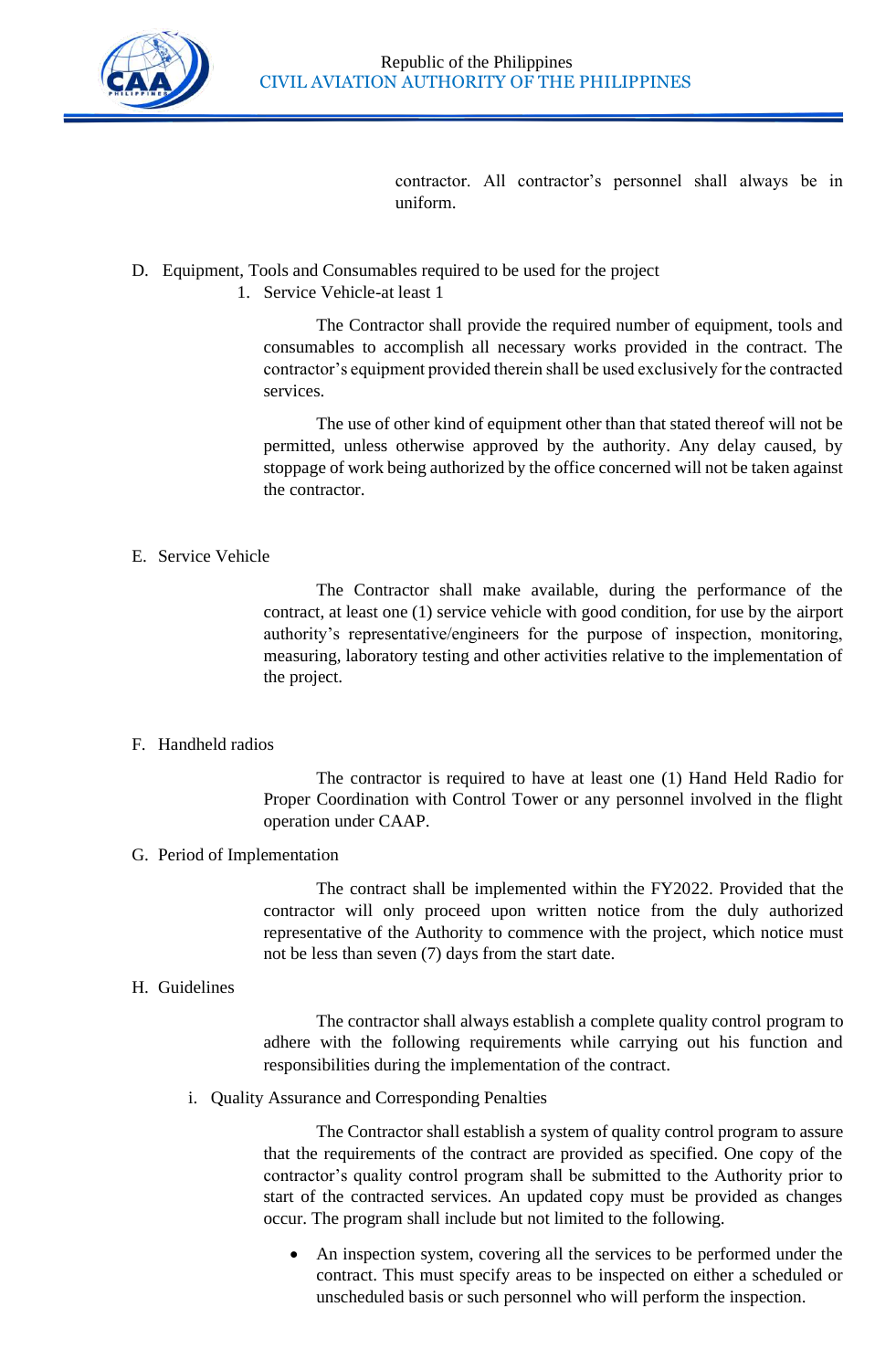

- A method for identifying deficiencies in the quality of services rendered, before the level of performance becomes unacceptable.
- Contractor shall provide the following uniform to all its employees:
	- o A shirt with a contractor's logo/name with pants of any color or any equivalent uniform acceptable to CAAP-LIA
	- o A penalty amounting to Fifty Pesos (P 50.00) per day per person shall be imposed on personnel who are not in prescribed uniform while on duty.
- ii. Safety and Security Measures

The Contractor shall adhere to all standards and recommended practices stipulated by the airport authority and shall, under no circumstances, violate standard rules and regulations.

- The Contractor and his employees shall always comply with the security and safety requirements imposed by the management while in the airport premises.
- The Contractor is hereby instructed that aircraft operations and movements and the safety thereof, shall always take precedence over any operation.

In case of within the restricted area, a presence of authorized handheld radio operator is assigned and shall obtain clearance from the Control Tower from time to time for thorough safely.

• The Contractor shall, always keep paved surfaces such as runways, taxiways and hard stands free from hazardous materials.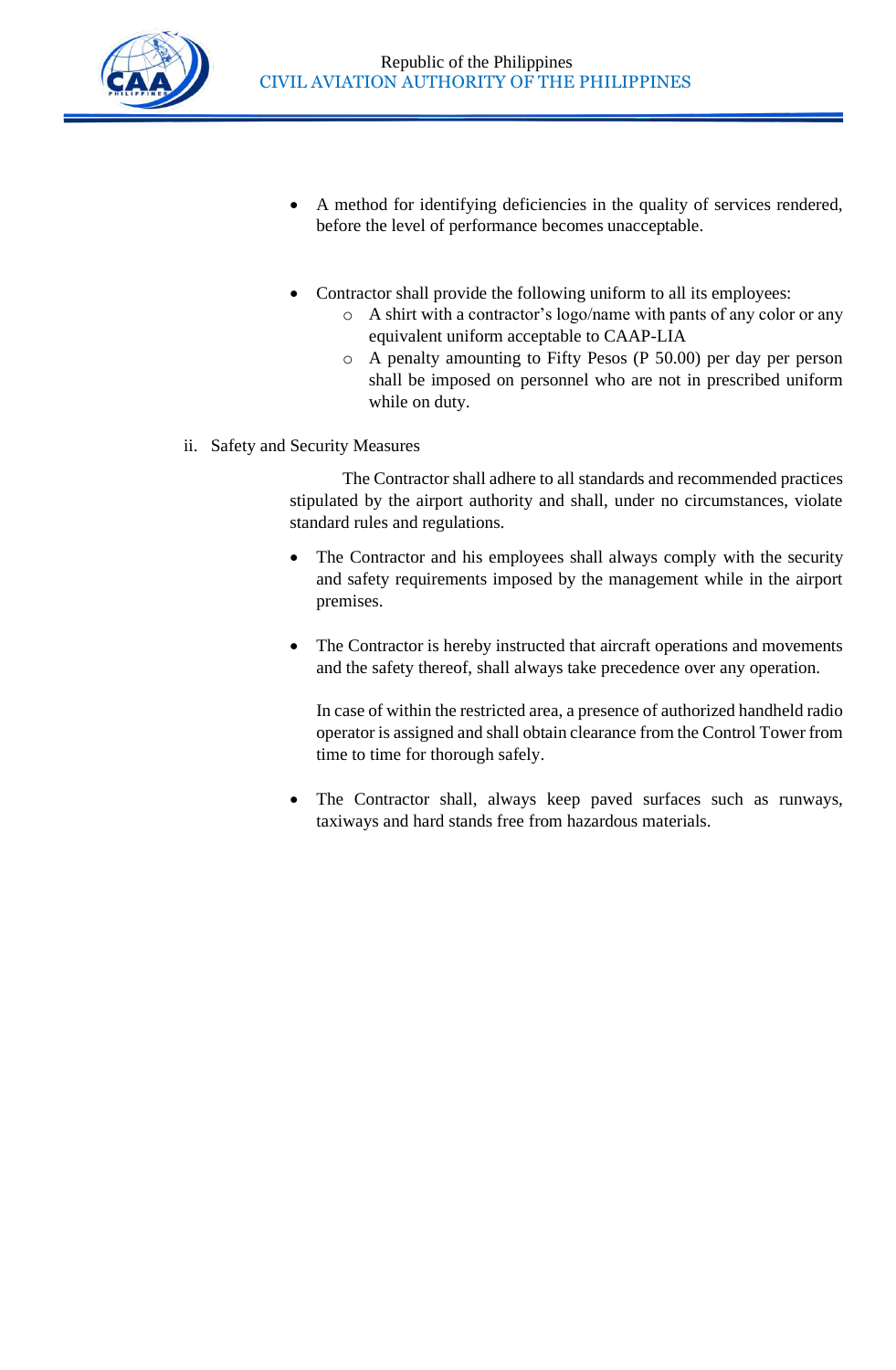

 $\frac{\partial}{\partial P}$ 

٠